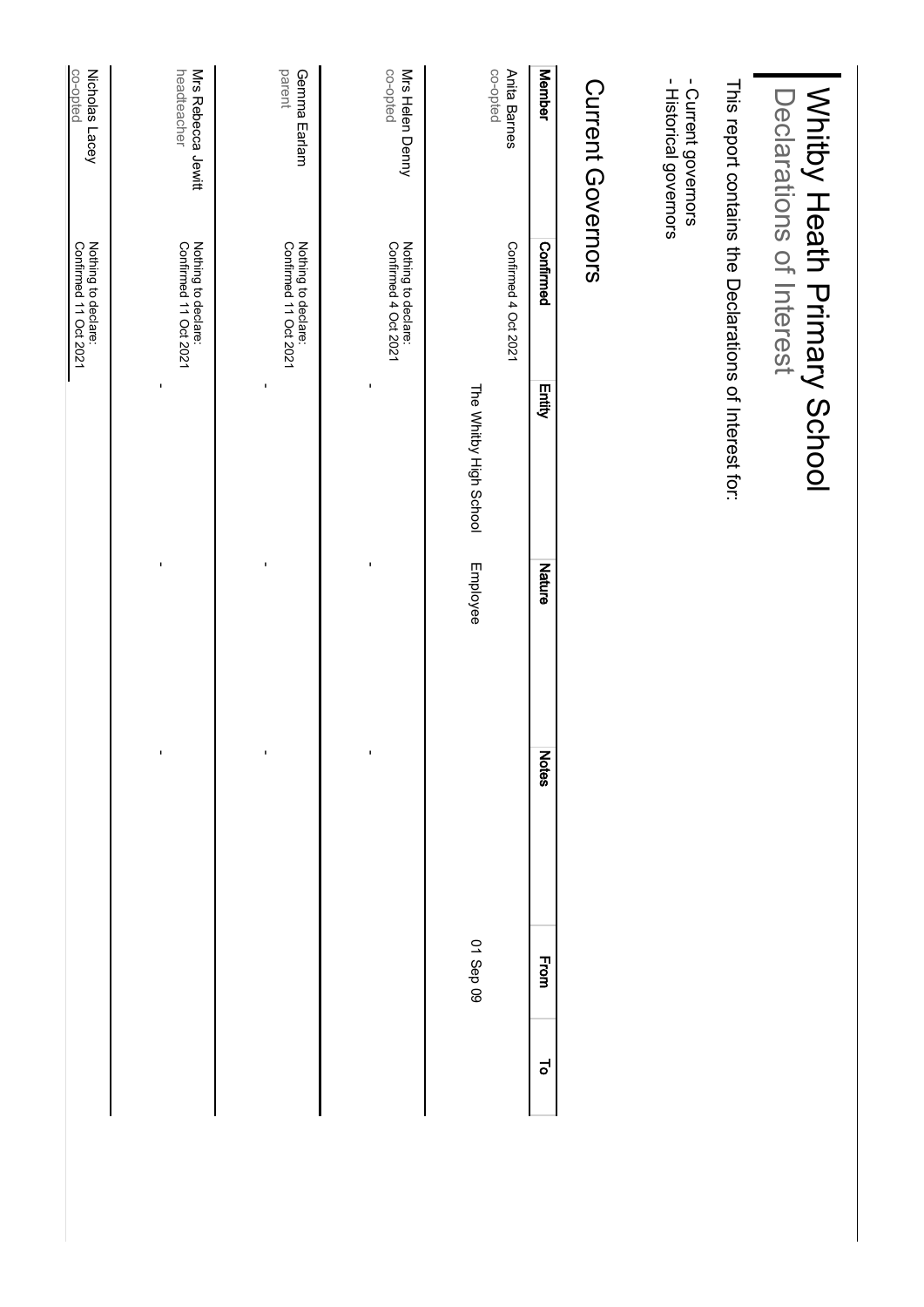|           |                                                              |                                                        |                                      | Nothing to declare:<br>Confirmed 11 Oct 2021 | Mrs Emma Williams              |
|-----------|--------------------------------------------------------------|--------------------------------------------------------|--------------------------------------|----------------------------------------------|--------------------------------|
|           |                                                              | $\blacksquare$                                         | $\blacksquare$                       | Nothing to declare:<br>Confirmed 12 Oct 2021 | observer<br>Mrs Annette Veitch |
|           |                                                              | Left Profession<br>member<br>Member/Councillor Network | National Education Union             |                                              |                                |
|           |                                                              | <b>Member</b>                                          | Labour Party                         |                                              |                                |
| 11 May 15 | Elected member for Central<br>& Grange Ward                  |                                                        | Cheshire West and Chester Councillor | Confirmed 20 Nov 2020                        | authority<br>Clir Karen Shore  |
|           |                                                              |                                                        |                                      |                                              |                                |
|           |                                                              | $\blacksquare$                                         | $\blacksquare$                       | Nothing to declare:<br>Confirmed 11 Oct 2021 | parent<br>Mrs Emma Scorer      |
|           |                                                              | ı                                                      | ı                                    | Nothing to declare:<br>Confirmed 11 Oct 2021 | staff<br>Anne Marie Oliver     |
| 50 Jun 19 | Board<br>Clerk to the Governing<br>Governance Professional - | Governor Services                                      | Edsential                            | Confirmed 12 Oct 2021                        | Mrs Julie O'Shea               |
|           |                                                              | ı                                                      | $\blacksquare$                       | Nothing to declare:<br>Confirmed 11 Oct 2021 | co-opted<br>Nicholas Lacey     |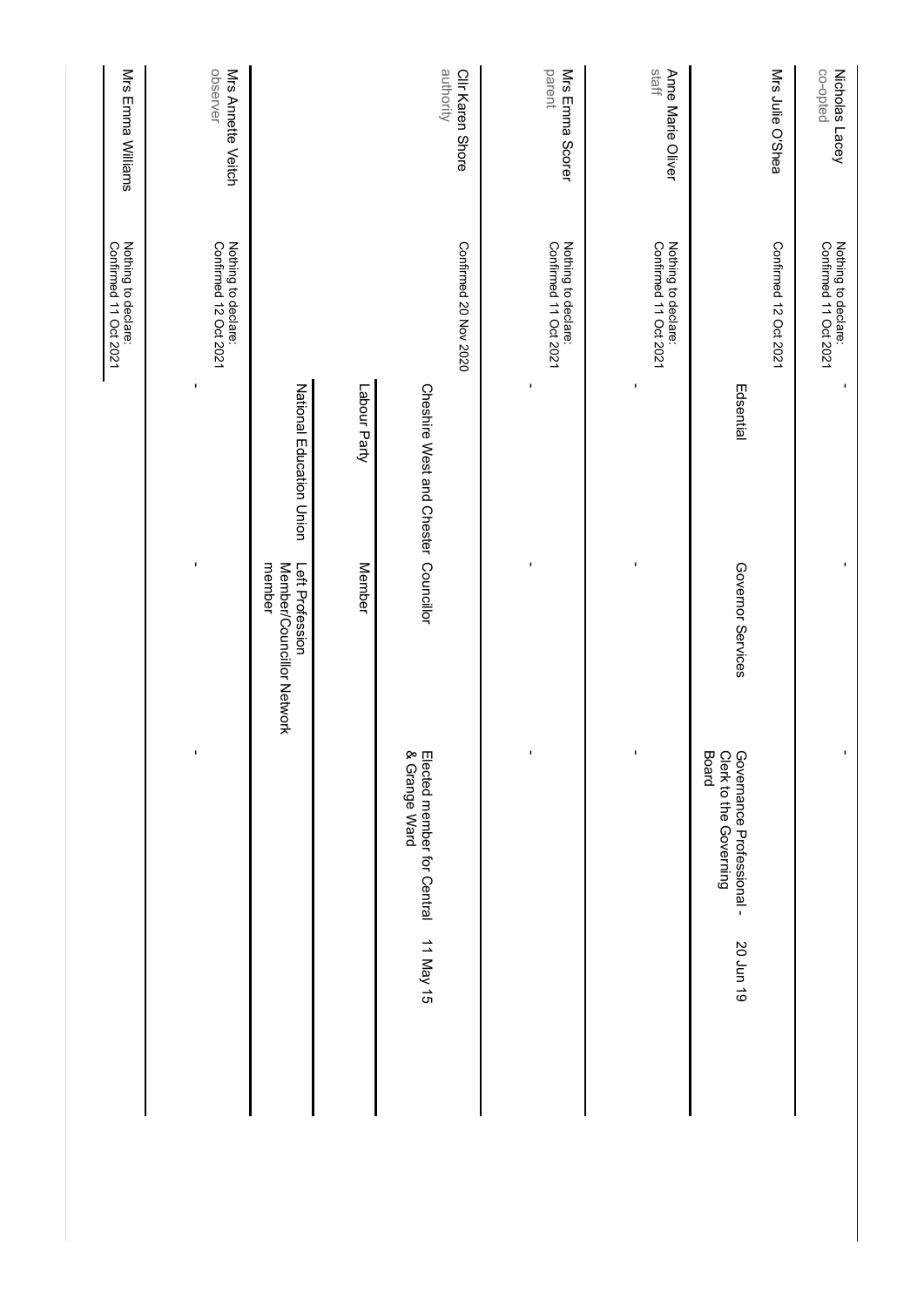Mrs Emma Williams Mrs Emma Williams Nothing to declare:<br>Confirmed 11 Oct 2021 Confirmed 11 Oct 2021 Nothing to declare:

-

-

-